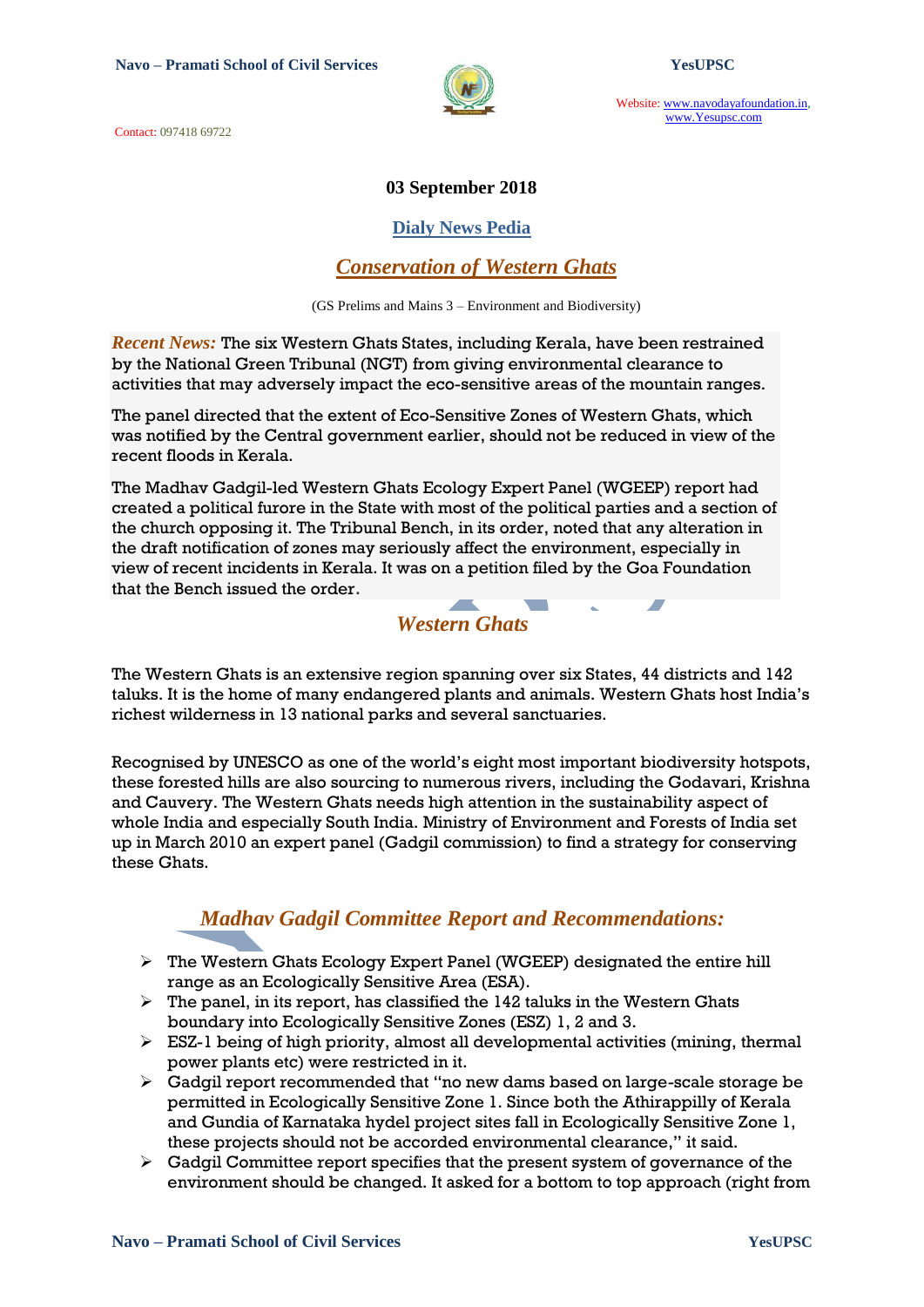Gram sabhas) rather than a top to bottom approach. It also asked for decentralization and more powers to local authorities.

 $\triangleright$  The commission recommended constitution of a Western Ghats Ecology Authority (WGEA), as a statutory authority under the Ministry of Environment and Forests, with the powers under Section 3 of the Environment (Protection) Act, 1986

#### *Kasturirangan committee on the Western Ghats*

- Instead of the total area of Western Ghats, only 37% (i.e. 60,000 sq. km.) of the total area be brought under ESA under Kasturirangan report.
- $\triangleright$  A complete ban on mining, quarrying and sand mining in ESA.
- Distinguished between *cultural* (58% occupied in the Western Ghats by it like human settlements, agricultural fields and plantations) *and natural* landscape (90% of it should come under ESA according to the committee).
- $\triangleright$  Current mining areas in the ESA should be phased out within the next five years, or at the time of expiry of mining lease, whichever is earlier.
- $\triangleright$  No thermal power be allowed and hydropower projects are allowed only after detailed study.
- $\triangleright$  Red industries i.e. which are highly polluting be strictly banned in these areas.
- $\triangleright$  Kasturirangan report on the Western Ghats has made several pro-farmer recommendations, including the exclusion of inhabited regions and plantations from the purview of ecologically sensitive areas (ESAs).
- $\triangleright$  The Kasturirangan report had said 123 villages fall under the ESA purview.

#### *V Oommen Committee on the Western Ghats*  $\mathcal{L}$

- $\triangleright$  The committee recommended the government to make changes in the clauses of Environmentally Fragile Land (EFL) in the Western Ghats.
- $\triangleright$  The Oommen Committee reported that serious lapses happened in determining the EFL areas. The committee adopted a satellite survey to determine EFL and even plantations and estates were included in it!
- $\triangleright$  It also recommended stopping land acquisition proceedings according to the Kasturirangan committee report.
- $\triangleright$  The panel has made several pro-farmer recommendations, including the exclusion of inhabited regions and plantations from the purview of ecologically sensitive areas (ESAs). The Kasturirangan report had said 123 villages fall under the ESA purview.
- $\triangleright$  The state-level panel said a field survey should be held in places that the Madhav Gadgil and Kasturirangan reports have identified as ESAs to demarcate forest land and human settlements. After examining the population density of these
- areas, human settlements should be exempted from the category of ESAs.
- $\triangleright$  It also said farmers should not be stopped from rearing hybrid varieties of milking animals and suggested that the grace period is given to shift to organic farming be extended from five years to 10 years.
- $\triangleright$  The report said forest areas should be fenced to prevent the animals straying into it.

Source: The Hindu

#### *Public Credit Registry*

(GS Prelims and Mains III – Indian economy)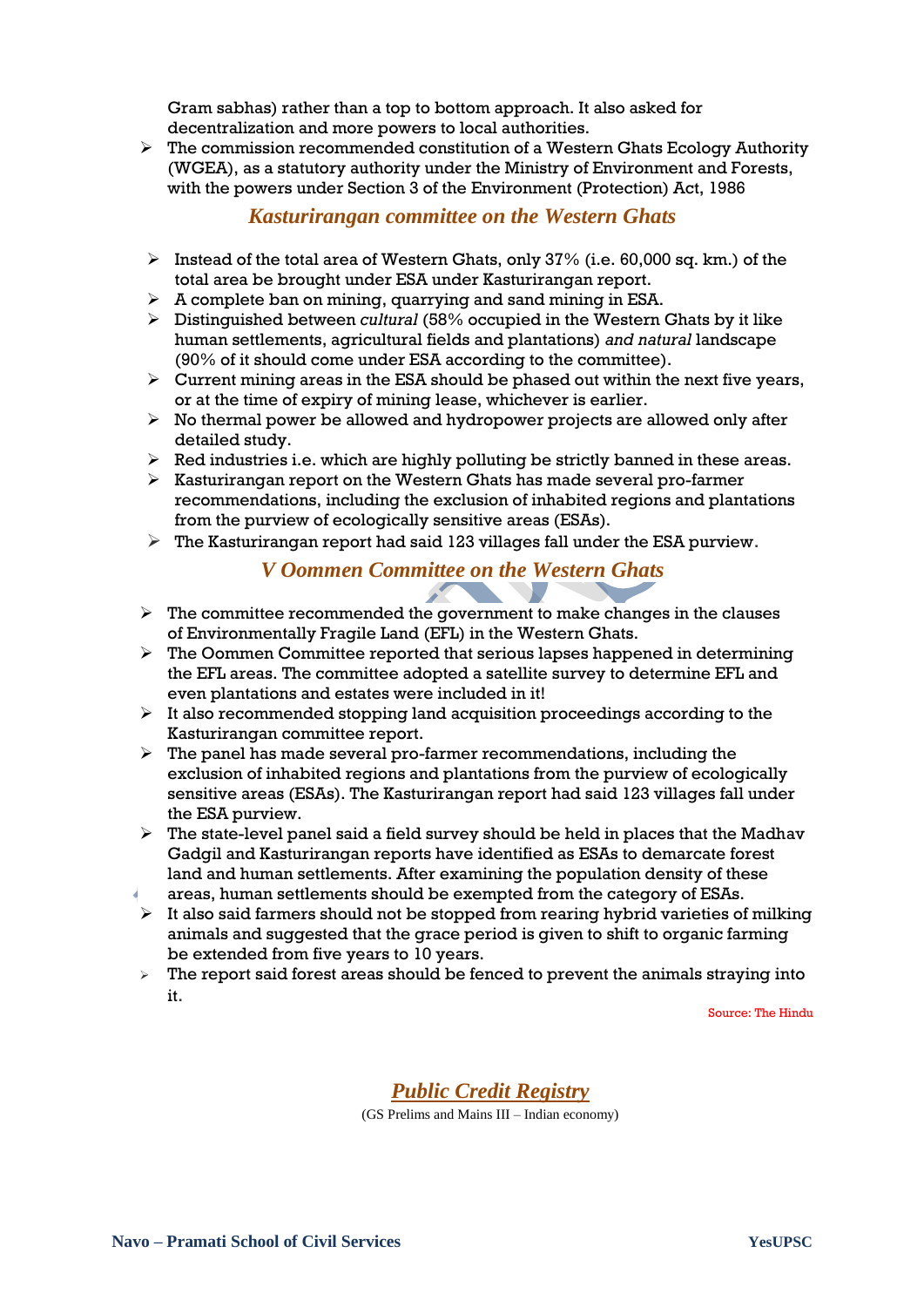A public credit registry is an information repository that collects all loan information of individuals and corporate borrowers. It helps banks distinguish between a bad and a good borrower and accordingly offer attractive interest rates to good borrowers and higher interest rates to bad borrowers.

The move is based on the recommendations of a committee, headed by Y.M. Deosthalee. The committee has suggested the registry should capture all loan information and borrowers be able to access their own history.

Data is to be made available to stakeholders such as banks, on a need-to-know basis. Data privacy will be protected.

**Note:** Credit information is now available across multiple systems in bits and pieces and not in one window. Data on borrowings from banks, non-banking financial companies, corporate bonds or debentures from the market, external commercial borrowings (ECBs), foreign currency convertible bonds (FCCBs), masala bonds, and inter-corporate borrowings are **not available** in one data repository.

PCR will help capture all relevant information about a borrower, across different borrowing products in one place.

It can flag early warnings on asset quality by tracking performance on other credits.

*Indus Water Treaty* (GS Prelims and Mains 2 – International Relations) Indus river system CHINA Area ceded by Pakistan to China, claimed by India Area held by China, Administered claimed by India by Pakistan AFGHANISTAN Indus Line of control Kabul<sup>®</sup> Abbottabad Jammu and Kashmir Shabqadar Administered by India Islamabad **Virtual line** Ravi in Indus treaty Jhelum lami partitioning rivers **PAKISTAN** Beas Sutlei Chenab **INDIA** 

The Indus Water Treaty (IWT) is a **water-distribution treaty between India and Pakistan** signed on September 19, 1960. The treaty was signed by the then Prime Minister Jawaharlal Nehru and Pakistan"s President Ayub Khan.

Source: The Hindu.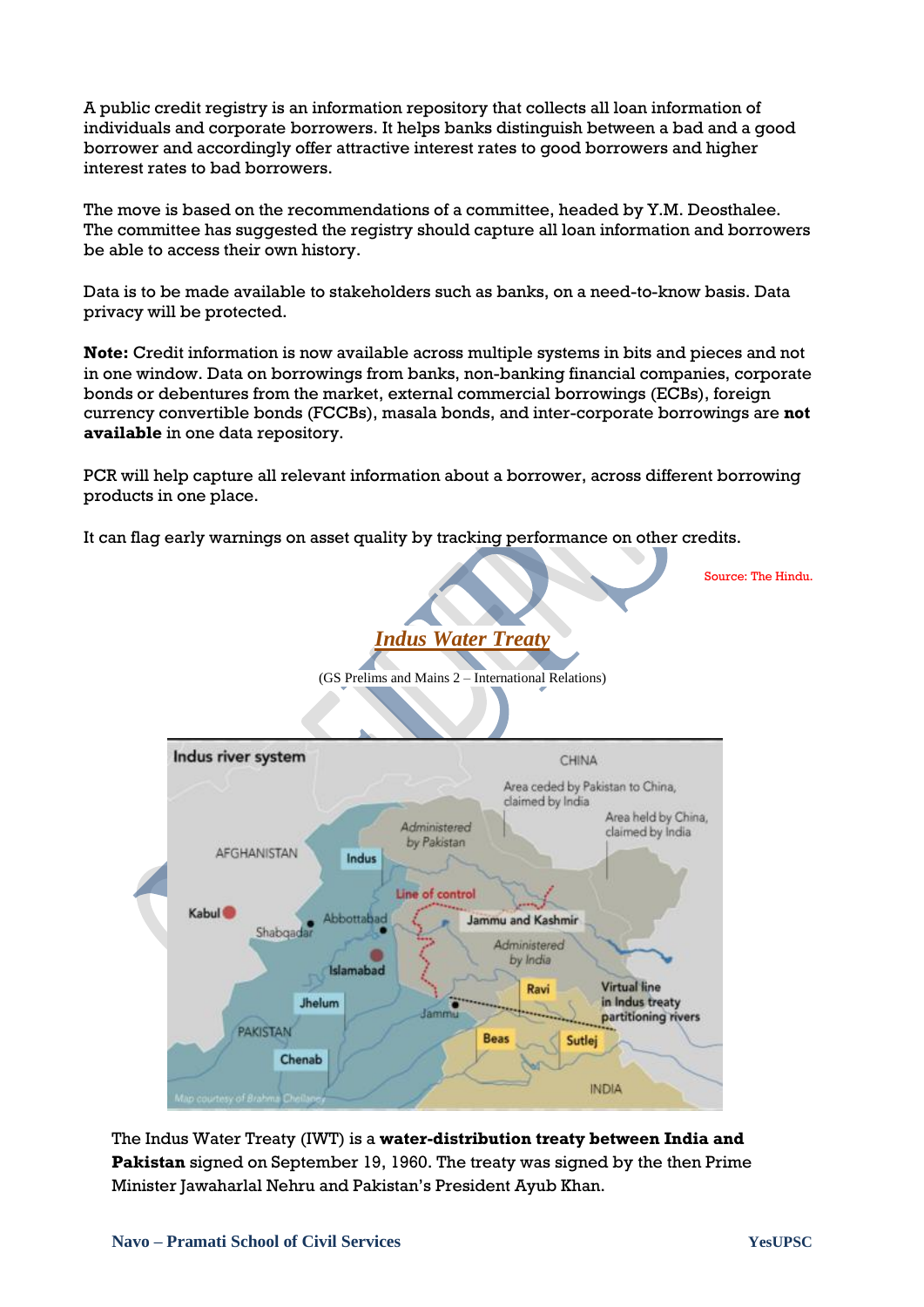It was brokered by the World Bank (International Bank for Reconstruction and Development). The Indus Waters Treaty (IWT) deals with river Indus and its five tributaries, which are classified in 2 categories:

**Eastern rivers:** Sutlej, Beas, Ravi and **Western rivers**: Jhelum, Chenab, Indus

According to treaty, all the water of eastern rivers shall be available for unrestricted use in India. India should let unrestricted flow of water from western rivers to Pakistan.It doesn"t mean that India can"t use western river"s water. The treaty says that India can use the water in western rivers in "non-consumptive" needs. Here non consumptive means we can use it for irrigation, storage and even for electricity production. (But India has not fully utilized this provision so far).The treaty allocates 80% of water from the six-river Indus water system to Pakistan.

A Permanent Indus Commission was set up as a bilateral commission to implement and manage the Treaty.Though Indus originates from Tibet, China has been kept out of the Treaty.

Note: India has never used our rights on the western rivers. Under the Indus Water Treaty, we can make use of the waters of the western rivers for irrigation, storage, and even for producing electricity, in the manner specified.

Source: The Hindu.



The Supreme Court had last year taken cognisance of the plight of widows living in Vrindavan and ordered the centre and the Uttar Pradesh government to take "all steps to rehabilitate the widows of Vrindavan so as to bring them to a stage where they can live with dignity".

Developed by the Ministry of Women and Child Development under the 'Swadhar Greh' scheme on 1.4 hectares of land, 'Krishna Kutir' is equipped with a large modern kitchen and a skill-cum-training centre to teach the widows stitching, embroidery, among other things. According to a WCD official, the building's construction has been funded by the centre and will be managed by the state government.

The facility has 100 room and 200 bathrooms, and equipped with amenities like ramps and elevators for senior citizens and differently abled persons.

## *Swadhar Greh Scheme*

The Swadhar scheme was *launched by the Union Ministry of Women and Child Development in 2002 for rehabilitation of women in difficult circumstances*. The scheme *provides shelter, food, clothing and care to the marginalized women/girls* who are in need.

The beneficiaries include widows deserted by their families and relatives, women prisoners released from jail and without family support, women survivors of natural disasters, women victims of terrorist/extremist violence etc.

Source: The Hindu.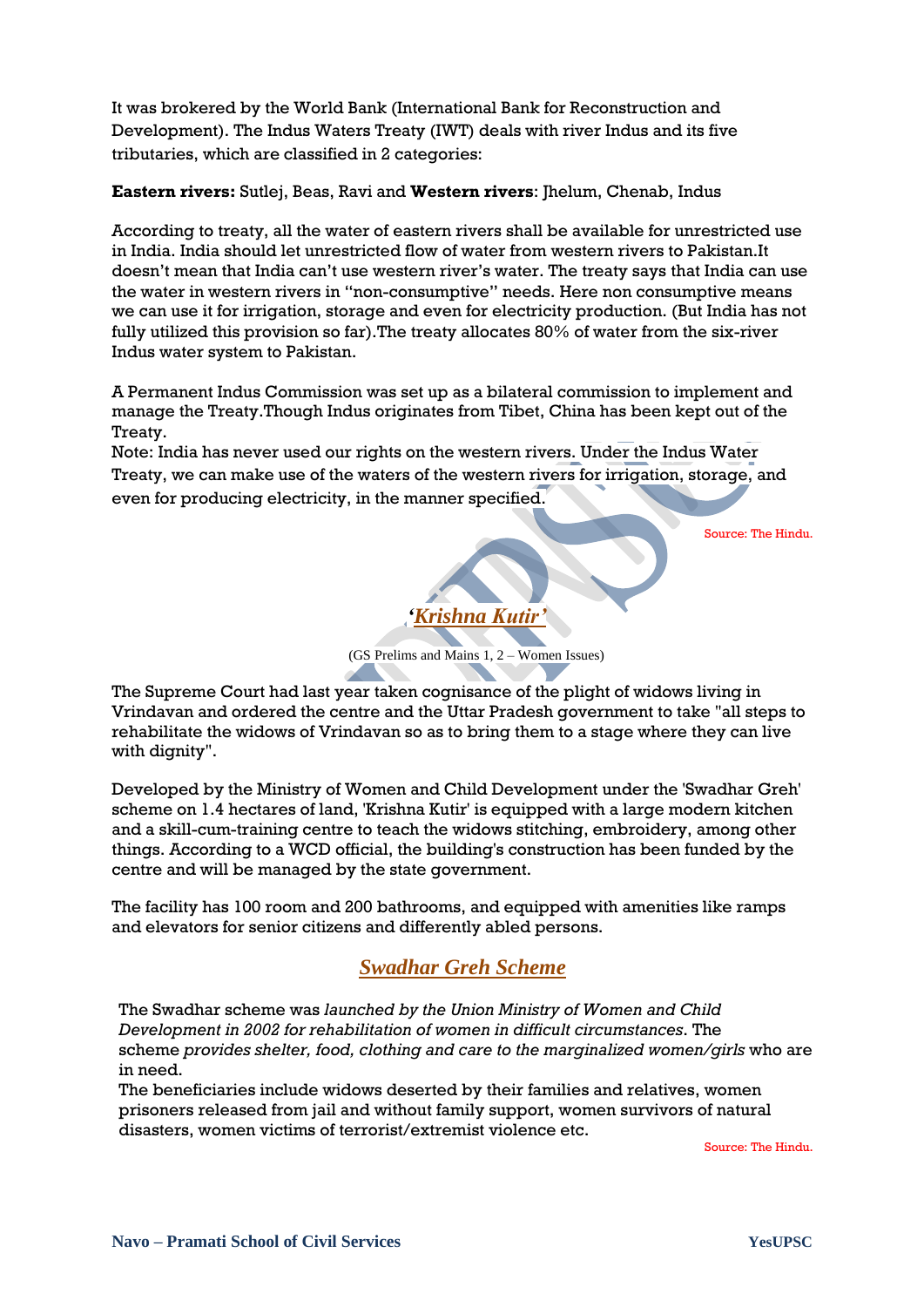### *East Asia Summit*

(GS Prelims and Mains 2 – International Relations)

#### **6th East Asia Summit and 15th India-ASEAN Economic Ministers Meeting held in Singapore**

Commerce & Industry Minister Suresh Prabhu attended the  $6<sup>th</sup>$  East Asia Summit-Economic Ministers' Meeting (EAS-EMM) and 15<sup>th</sup> India-ASEAN Economic Ministers' Meeting (AEM) in Singapore today. Singapore is currently holding the Chair of ASEAN.

The 6th East-Asia Economic Ministers" Meeting was chaired by Chan Chun Sing, Minister for Trade and Industry, Singapore, and was attended by Economic Ministers from 10 ASEAN countries and their eight dialogue partners, Australia, China, India, Japan, Republic of Korea, New Zealand, the Russian Federation and the United States of America. The Ministers welcomed the higher global economic growth forecast for 2018 and took note of the increasing importance of trade and investment relations among the EAS economies. Acknowledging the potential for disruptions in the macroeconomy that could affect overall market sentiments and global growth, the EAS-EMM forum expressed the hope that the economic linkages among the EAS members will enable them to address these challenges.

The Ministers agreed to the importance of keeping markets open and fair as well as improving transparency and predictability of the business environment. The meeting recognized the importance of ongoing work to maximize the opportunities of, and address the challenges presented by, the digital economy and the rise of regional and global value chains, as part of their efforts to promote economic growth and integration in the region.

# *East Asia Summit*

The East Asia Summit is a unique Leaders-led forum of 18 countries of the Asia-Pacific region formed to further the objectives of regional peace, security and prosperity. It has evolved as a forum for strategic dialogue and cooperation on political, security and economic issues of common regional concern and plays an important role in the regional architecture.

Established in 2005, EAS allows the principal players in the Asia-Pacific region to discuss issues of common interest and concern, in an open and transparent manner, at the highest level. The membership of EAS consists of ten ASEAN Member States (i.e. Brunei Darussalam, Cambodia, Indonesia, Lao PDR, Malaysia, Myanmar, Singapore, Thailand, the Philippines and Vietnam), Australia, China, India, Japan, New Zealand, Republic of Korea, Russian Federation and the USA. EAS is an initiative of ASEAN and is based on the premise of the centrality of ASEAN.

The concept of an East Asia Grouping was first promoted in 1991 by the then Malaysian Prime Minister, Mahathir bin Mohamad. The final report of the East Asian Study Group in 2002, established by the ASEAN+3 countries (i.e. China, Japan and ROK), recommended EAS as an ASEAN led development limited to the ASEAN +3 countries. However, the ASEAN Ministerial Meeting (AMM) held in Vientiane on July 26, 2005 welcomed the participation of ASEAN, China, Japan, Republic of Korea, Australia, India and New Zealand, in the first EAS. USA and the Russian Federation were formally included as members of the EAS at the 6th EAS held in Bali, Indonesia on 19 November 2011.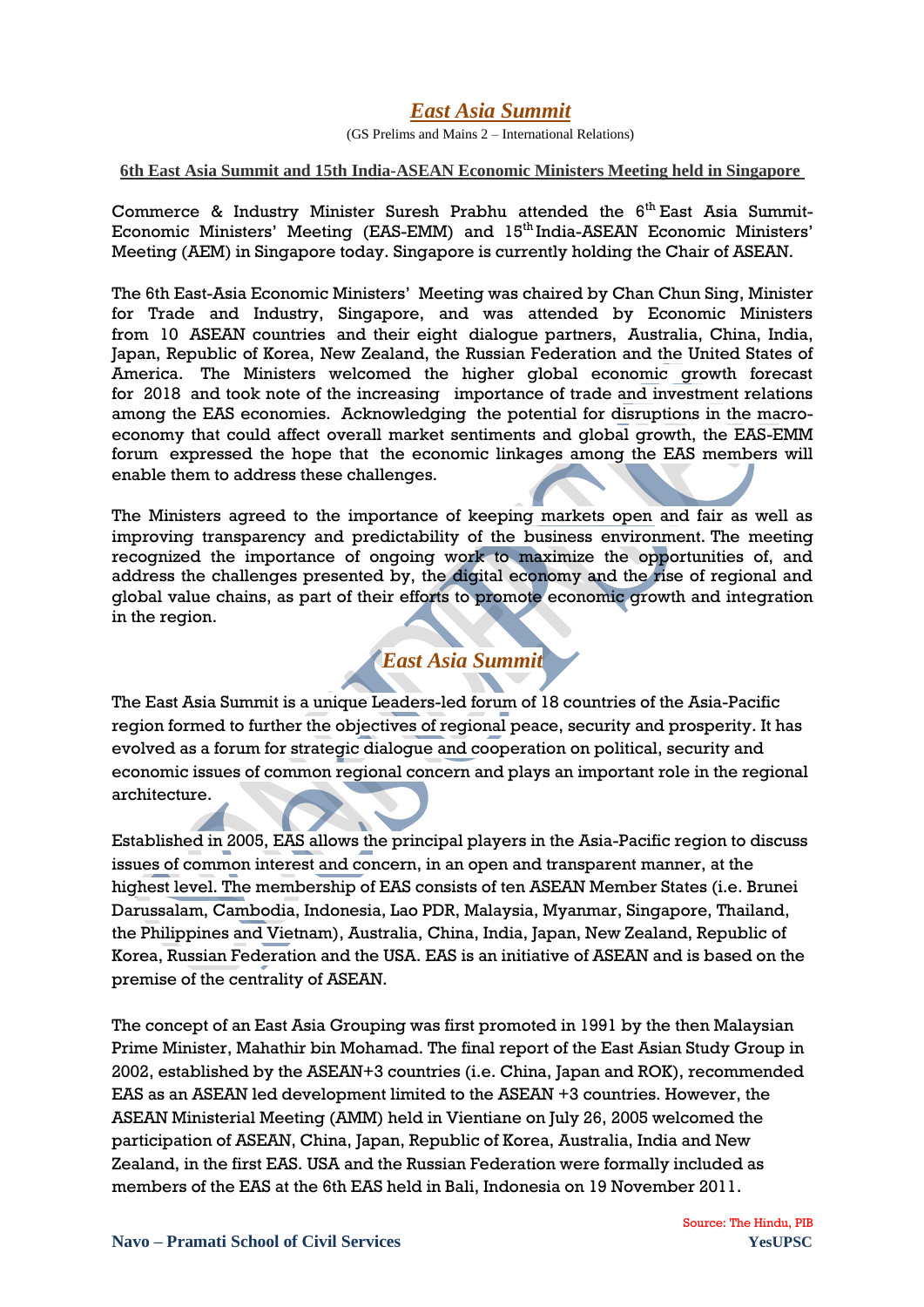#### *EDITORIAL*

To Read

## **Risks remain: on GDP growth**

## **The spurt in economic growth is news, but the Centre must watch the fiscal deficit**

The Indian economy [grew at an impressive rate of 8.2% in the April-Juneq](https://www.thehindu.com/business/Economy/indian-economy-grows-at-15-quarter-high-of-82-in-q1/article24832841.ece)uarter this year, its fastest pace in nine quarters, according to official GDP data released on Friday. The first quarter growth spurt was propped by strong performance in the manufacturing sector, which grew at 13.5%, after shrinking 1.8% in the first quarter last year, thanks to de-stocking by firms in the lead-up to the implementation of the Goods and Services Tax. The construction and agriculture sectors that grew just 1.8% and 3%, respectively, in Q1 in 2017-18, clocked growth rates of 8.7% and 5.3% in Q1 of 2018-19. While high frequency data points like auto sales and industrial output are in sync with these numbers, it must be remembered that this 8%-plus growth print can be attributed to the resolution of several GST transition problems, budgetary support to the rural economy and, in no small measure, the effect of a lower base last year. The economy had grown just 5.6% in Q1 of 2017-18, owing to the lingering effects of demonetisation and the impending implementation of GST from July 1, 2017. Government spending made a significant contribution to overall economic growth, witnessing a sizeable increase of about 10% compared to last year, helping boost gross fixed capital formation. The latest data marks a steady upward march in the economy over the past four quarters.

The 8.2% figure couldn"t have come at a better time for the Modi government. But some of Finance Minister Arun Jaitley"s points to discredit the quality of growth under the UPA — for instance, that it compromised on the fiscal and current account deficits and led to spiralling inflation — are emerging as key risks for the economy again. Just over 86% of the budgeted fiscal deficit target for the current financial year has been reached within the first quarter; GST collections, after a slew of rate cuts to spur consumption, have dipped to about ₹94,000 crore in August. The falling rupee, oil price trends and the expanding current account deficit are equally worrying, as is the Reserve Bank of India"s expectation of a rise in inflation in the latter half of this year. Also, growth in the services sector has decelerated from last year"s levels. The "normalcy" of this monsoon is marred by wide regional variations. In such a scenario, the RBI, which has already raised interest rates twice in the last three months, is unlikely to adopt an easy money policy that is congenial to growth. India remains the world"s fastest growing large economy. But it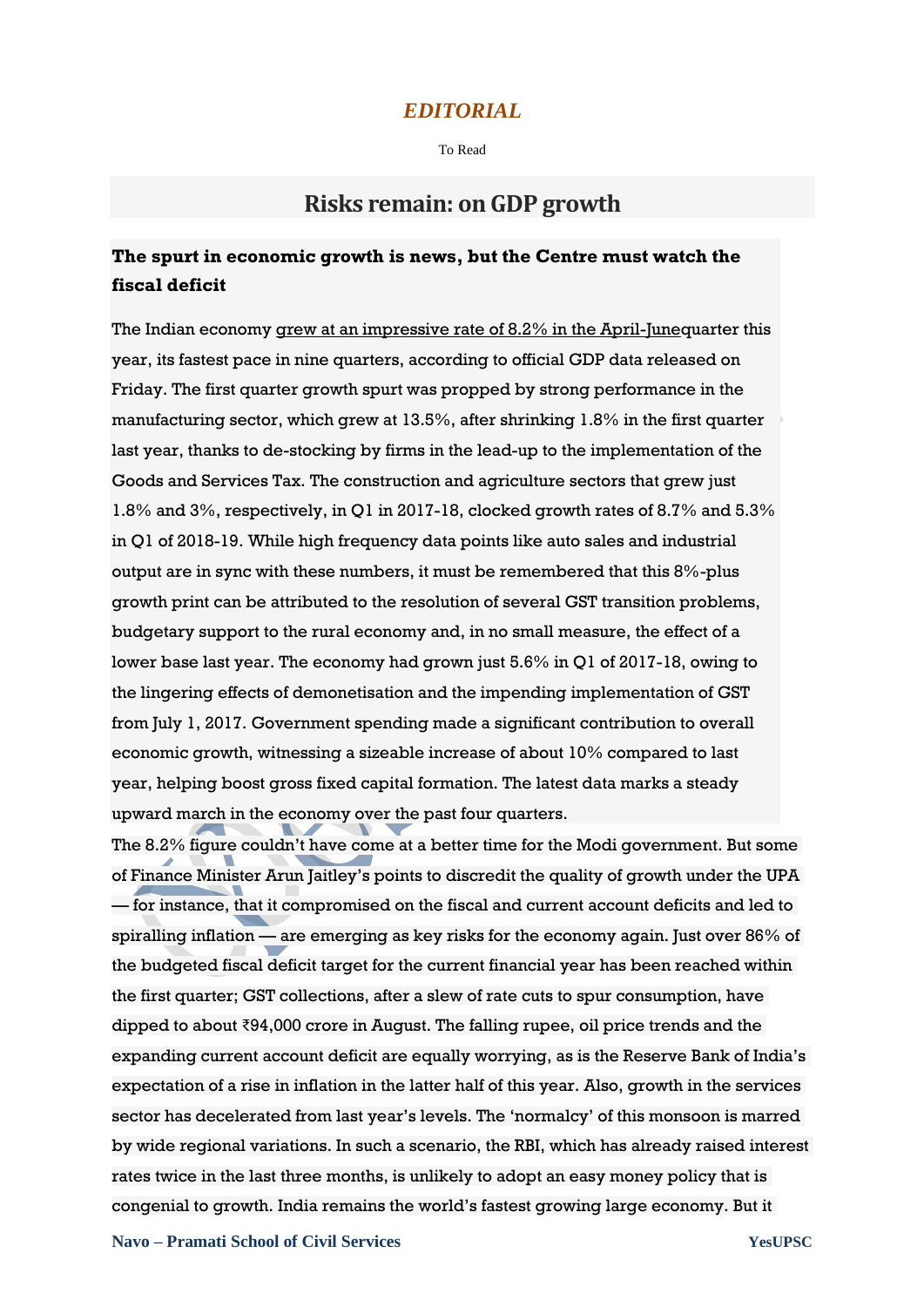needs to grow even faster to spur job creation. The focus must be on sorting out vital economic indicators that are far from perfect. Sustaining an 8%-plus growth rate needs more pro-active policy-making and a continuous pursuit of well-crafted reforms.

## *MAINS QUESTION*

Q: Nuclear weapons offer us nothing but a balance of terror, and a balance of terror is still terror. Discuss.

## *PRELIMS QUESTIONS*

- *1. Choose the right statement related to Kasturirangan committee on the Western Ghats*
	- a. A complete ban on mining, quarrying and sand mining in ESA.
	- b. It classified the 142 taluks in the Western Ghats boundary into Ecologically Sensitive Zones (ESZ) 1, 2 and 3.
	- c. Both a and B.
	- d. None.

#### Answer: A

Explanation: Madhav Gadgil Committee recommended Western Ghats boundary in to ESZ 1, 2 and 3 not Kasturirangan committee.

- *2. Which of the following river flows over Western Ghats?*
	- a. Godavari, Krishna and Cauvery.
	- b. Cauvery, Mandovi and Narmadha.
	- c. Tapi, Mahi, Cauvery.
	- d. All the above.

Answer: A

Explanation: The Western Ghats is an extensive region spanning over six States, 44 districts and 142 taluks. It is the home of many endangered plants and animals. Western Ghats host India"s richest wilderness in 13 national parks and several sanctuaries. Recognised by UNESCO as one of the world"s eight most important biodiversity hotspots, these forested hills are also sourcing to numerous rivers, including the Godavari, Krishna and Cauvery.

- *3. Choose the wrong statement related to Swadhar Greh Scheme*
	- a. It was *launched by the Union Ministry of Women and Child Development in 2002.*
	- b. 'Krishna Kutir' is equipped with a large modern kitchen and a skill-cumtraining centre is under this scheme.
	- c. Both a and b.
	- d. None.

Answer: D